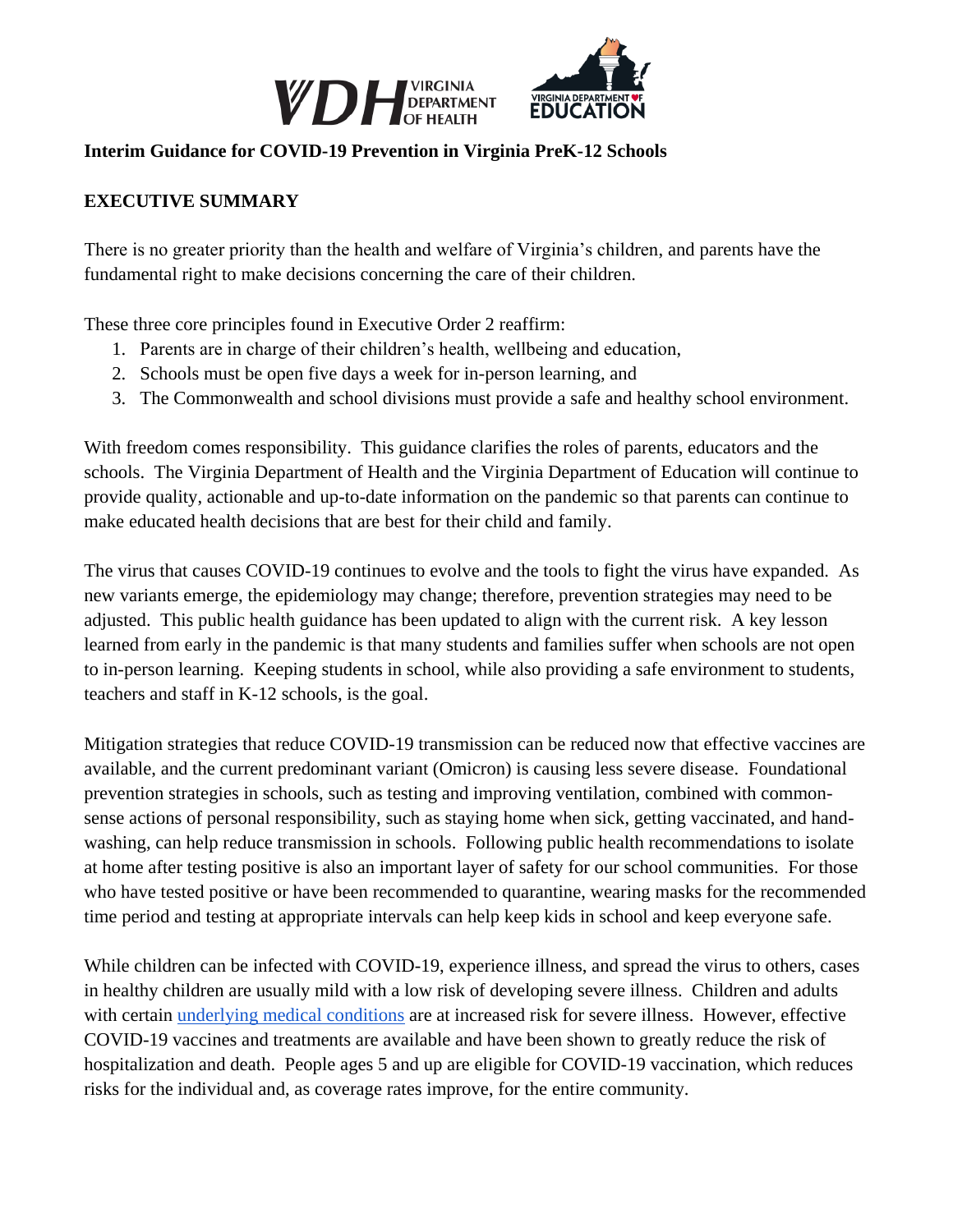Students, staff, and teachers infected with COVID-19 may go on to transmit the virus to other high-risk individuals in their households and the community. This is an important consideration especially when the healthcare system and resources to care for these individuals is under strain. In this way, containing the spread of the virus in the school setting can help protect our healthcare system and its ability to care for the most high-risk and sick members of our community. There are many ways to reduce the spread outside of masking and social distancing.

This guidance provides further details for local health and school officials and parents to inform their decision making around COVID-19. The benefit of mitigation efforts must always be weighed against the cost to children's overall wellbeing. Mitigation efforts should be made in consultation with VDH and local health authorities.

## **Strategies to Prevent Transmission of COVID-19 in Schools**

When the following prevention model has been implemented, studies have shown that infections and outbreaks in schools were reduced. Factors to guide decision-making about prevention strategies and school operations include:

- 1. Consult public health to understand local transmission and disease trends
- 2. Understand community level vaccination coverage
- 3. Consider the level of impact to a school by identifying, monitoring and reporting outbreaks to public health
- 4. Understand community and school capacity and needs
- 5. Determine and implement a layered approach with multiple prevention strategies, in consultation with VDH and the local health department

# **Consult with VDH and other public health authorities to understand local transmission and disease trends**

Working with VDH and the local health department can help school officials understand how the virus is spreading, who is being affected, and whether the current circulating variant is causing severe illness. Data on COVID-19 cases, testing, hospitalizations and deaths are helpful in understanding disease trends and can be found on [VDH data dashboards.](https://www.vdh.virginia.gov/coronavirus/see-the-numbers/covid-19-in-virginia/)

## **Understand Community Level Vaccination Coverage**

To understand community or locality level vaccination coverage, review locality level vaccination coverage data on the [VDH Vaccine Data Dashboards.](https://www.vdh.virginia.gov/coronavirus/covid-19-vaccine-summary/) Age-group vaccination coverage at the locality level can be viewed on the "Demographics" tab.

For school-level data, VDH has developed a COVID Coverage Rate Report that provides those with access to Virginia Immunization Information System (VIIS) with a school-level vaccination coverage rate based on an uploaded school roster. Schools may contact the VIIS Help Desk at 804-864-7028 for assistance with a coverage rate report.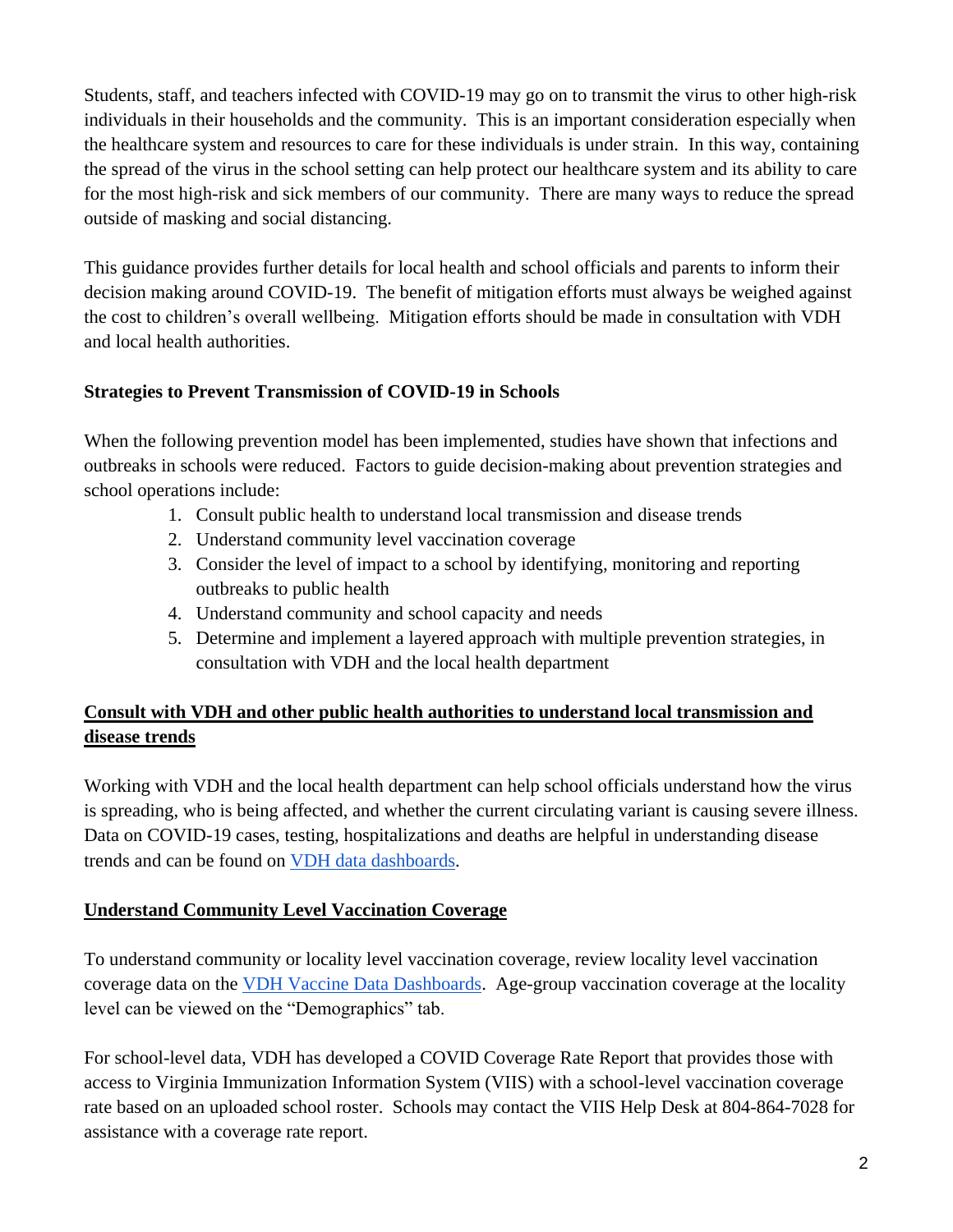| <b>Consider the Level of Impact to a School</b> |  |  |  |  |
|-------------------------------------------------|--|--|--|--|
|                                                 |  |  |  |  |

| <b>Criteria to Consider</b>          | Level of Impact to a School*                                            |                                                                                         |                                                                                                                                                                                             |  |  |  |
|--------------------------------------|-------------------------------------------------------------------------|-----------------------------------------------------------------------------------------|---------------------------------------------------------------------------------------------------------------------------------------------------------------------------------------------|--|--|--|
|                                      | Low                                                                     | <b>Medium</b>                                                                           | <b>High</b>                                                                                                                                                                                 |  |  |  |
| <b>Transmission</b><br>within school | Zero or sporadic cases with<br>no evidence of transmission<br>in school | Single outbreak or sporadic<br>outbreaks in school. Sizes of<br>outbreaks remain small. | Several outbreaks in school within a short time period;<br>sizes of outbreaks are large or scope of outbreak is<br>significant (e.g., multiple classrooms or grade levels are<br>impacted). |  |  |  |
| <b>Student absenteeism</b>           | At baseline/Low                                                         | Slightly above baseline                                                                 | High                                                                                                                                                                                        |  |  |  |
| Staff Capacity**                     | <b>Normal</b>                                                           | <b>Strained</b>                                                                         | Critical                                                                                                                                                                                    |  |  |  |

\*Schools should collaborate with local health departments on outbreak investigations and contact tracing. Depending on the level of COVID-19 transmission in the school and outbreak status, public health may recommend adjustment to prevention strategies. If a school is conducting a COVID-19 testing program, screening testing data can also be helpful.

\*\*This subjective assessment should factor in a school's ability to maintain adequate staff for facility operations, transportation, teaching, and administrative functions. It should include input from teachers/staff regarding their availability to provide in-person instruction.

The level of impact that COVID-19 transmission is having within a school itself should be evaluated per the framework above and should consider whether the currently circulating variant causes severe illness in children or adults. VDH and/or the local health department should be consulted for advice on how to interpret data on cases and outbreaks. If the level of impact to a school is worsening, or if medium or high levels of transmission within a school are ongoing and the circulating variant is causing more serious or severe illness, changes to current strategies may need to be considered. To inform these decisions, school officials should work with local health departments to assess and consider:

- the number of outbreaks experienced and their proximity in time to each other;
- $\bullet$  the size of any outbreak(s) (number of cases and close contacts identified);
- the level of spread within the school (e.g., whether cases are confined to a particular classroom or grade level);
- the severity of illness caused by the circulating variant;
- the level of student and/or staff absenteeism due to illness or necessary isolation/quarantine and the staff capacity

#### **Understand the Capacity and Needs of your Community and School**

Students benefit from in-person learning; maintaining in-person instruction is a priority. This guidance aims to balance the goal of disease prevention and the goal of providing in-person educational instruction. The absence of in-person educational options may disadvantage all children but has particular impact on certain types of learners. The negative impacts of remote learning for some children should be an integral part of planning. [State law](https://lis.virginia.gov/cgi-bin/legp604.exe?212+ful+CHAP0456) requires in-person options be made available to all students in Virginia during the 2021-2022 school year.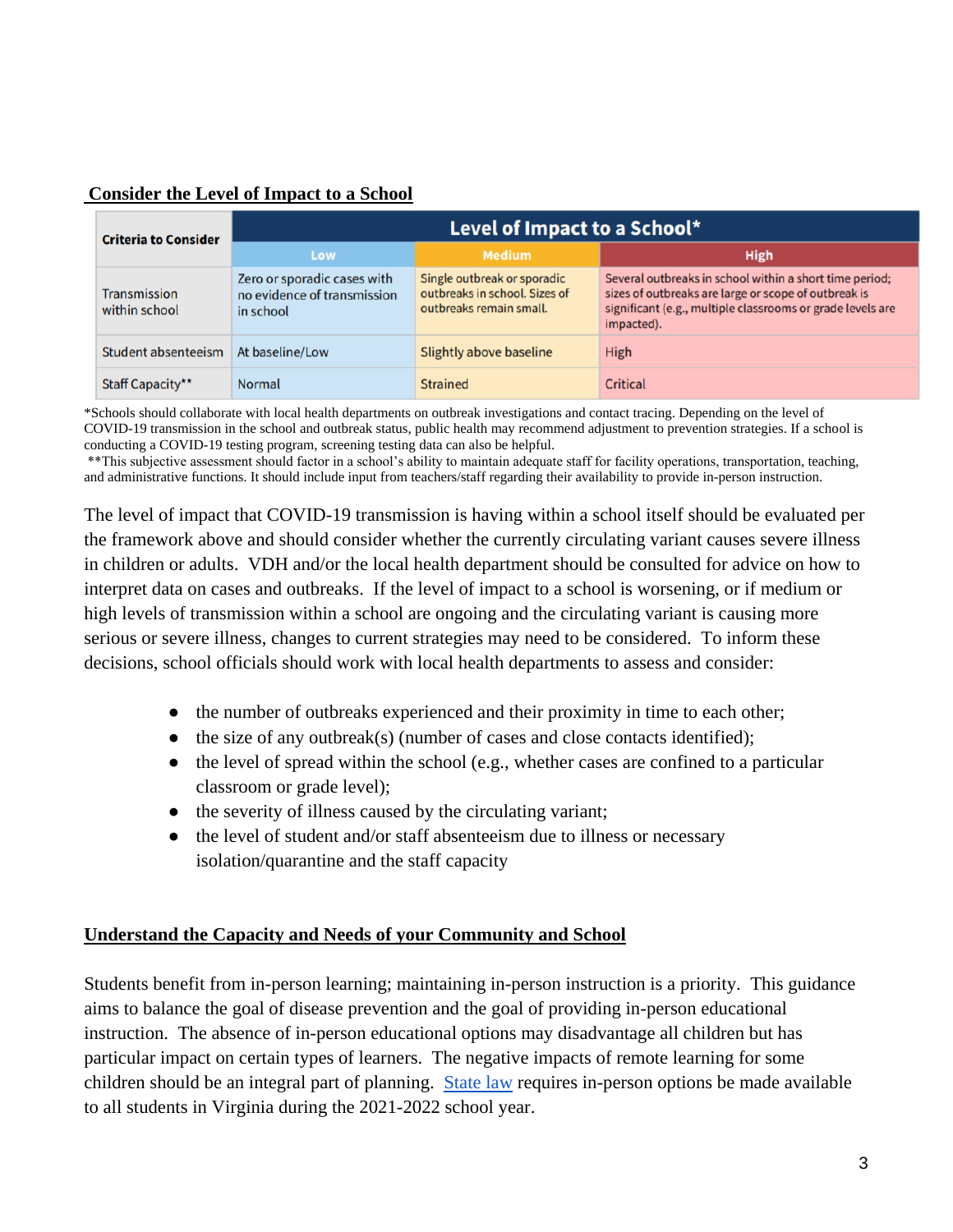The feasibility of certain prevention strategies, including any harmful impacts a strategy may have, should be assessed to help decide what combination of strategies is best. For example, if a school cannot maintain operations while maintaining distances of 3 feet between students in classrooms, it would be especially important to focus on and layer other prevention strategies such as, testing programs, adequate or increased ventilation, ensuring appropriate hand hygiene opportunities, staying home when sick, supporting parents who choose to send their child to school with a mask, and regular cleaning and disinfecting.

The needs of special populations within a school community such as English learners, students who need special education or mental health services, or students who may not have reliable internet access at home should be understood if a school needs to temporarily convert to virtual learning or if individual students need to temporarily convert to virtual learning during necessary quarantine periods. Offering staff, students, and families the opportunity to ask questions and share concerns can provide meaningful input to help shape decisions on the right combination of prevention strategies.

## **Determine and Implement a Layered Approach with Multiple Prevention Strategies**

All schools/school divisions should work with VDH and their local public health departments to assist in determining the layered prevention strategies that are appropriate. The selection of strategies should be informed by the levels of community transmission, the severity of illness caused by currently circulating variant(s), local vaccine coverage, advantages and disadvantages of potential strategies, and the level of impact to a school, including the use of screening testing data to detect cases in schools if available.

## **Prevention Strategies**

Implementing prevention strategies to reduce risk associated with COVID-19 is a shared responsibility between parents and families, school officials and staff, and local public health authorities**.** 

## **Parents:**

- Keeping children home when sick and seeking care and testing as appropriate
- Vaccination
- Masks

## **School Officials and Staff:**

- Adequate and appropriate ventilation
- Physical distancing
- Encourage students, teachers and staff to stay home from work when sick, and to seek care and testing as appropriate. Make decisions about excluding children or staff from school or work due to illness.
- Educate staff regarding their choices pertaining to masking
- Offer COVID-19 Testing programs (Screening Testing, Diagnostic Testing, Test to Stay)
- Ensure handwashing and respiratory etiquette
- Clean and maintain healthy facilities
- Notify students and staff of known cases and/or exposures in combination with isolation and quarantine.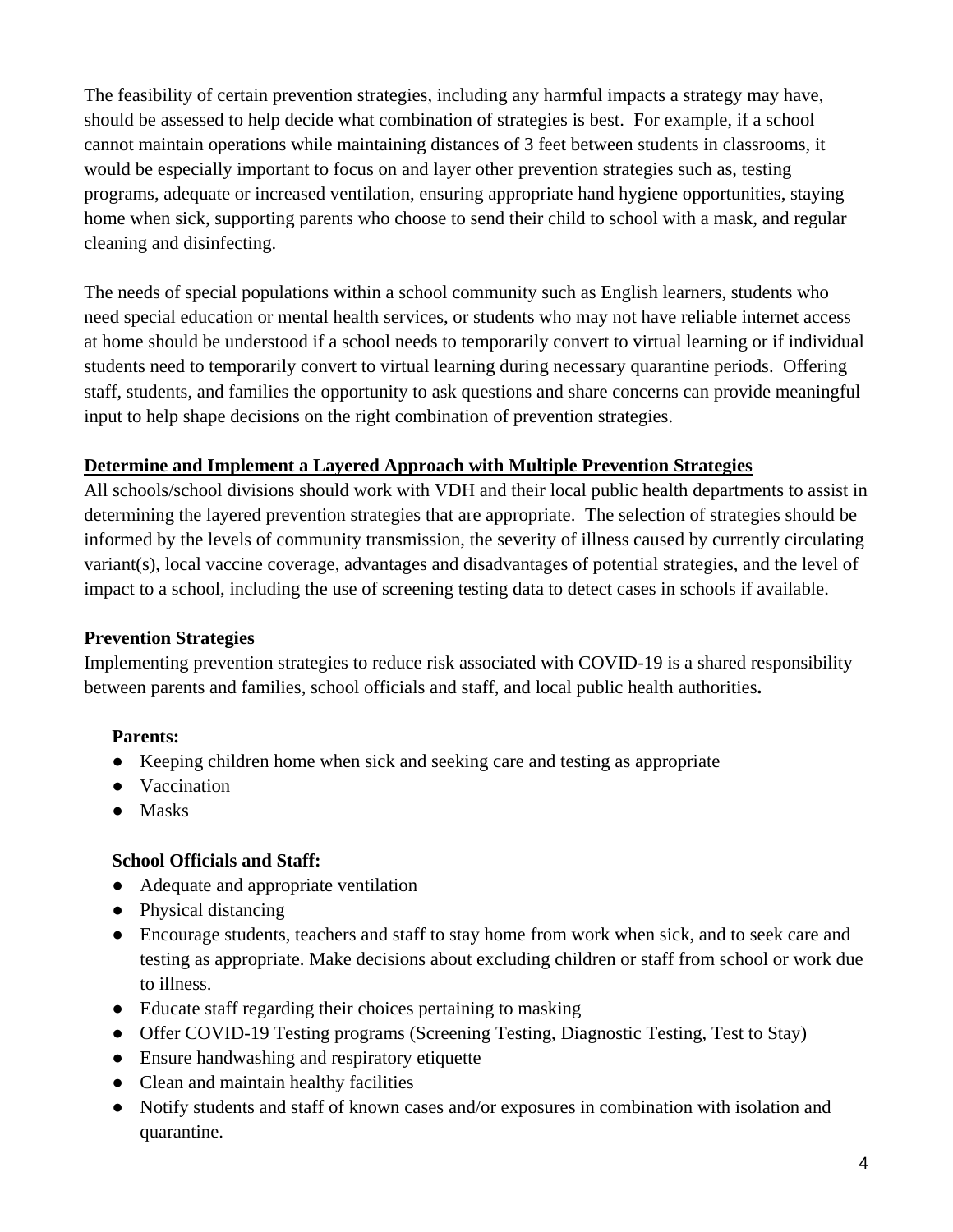● Notify public health of outbreaks in a timely manner.

# **Public Health:**

- Provide data and information to inform parent and family decisions
- Respond to reports of outbreaks at school
- Provide technical assistance on outbreak investigations, prevention strategies, and testing programs

# **Preventive Actions:**

Prevention is most effective when appropriate strategies are layered together, and is especially important in areas experiencing substantial to high levels of community transmission and the severity of illness caused by the circulating variant(s) is increased or high. However, the need for layering specific strategies may vary. When considering adjustments in prevention strategies, data should be monitored closely (with adequate testing through the school or community) for any increases in COVID-19 cases or outbreaks.

VDH recommends the following key prevention strategies be considered, after taking into account local and school level data and information as described above.

**1. Vaccination.** Vaccination is the leading public health prevention strategy to end the COVID-19 pandemic. Vaccinating teachers, school staff, and students (and encouraging boosters when eligible) is a critical layer of prevention and protection for all. Achieving high levels of vaccination and boosters among eligible students, teachers and staff is one of the most critical strategies to help schools safely operate.

**2. Staying home when sick and getting tested.** Aside from vaccination, one of the most important ways to reduce transmission in schools is to keep sick children, teachers, and staff at home.

- Instruct any students, teachers, and staff who have symptoms of infectious illness, such as influenza (flu) or COVID-19 to stay home from school and see a healthcare provider for testing and care.
- Allow flexible, non-punitive, and supportive paid sick leave policies that encourage sick workers to stay home.
- Provide excused absences for students who are sick.
- If a student becomes sick at school, arrange for the student to be picked up, while the student waits in a separate isolation room/area. If a school does not perform routine screening testing, rapid testing on site could facilitate COVID-19 diagnosis and inform the need for quarantine of close contacts and isolation.
- At all levels of community transmission, when it becomes known to them, schools should continue to offer referrals to diagnostic testing to any student, teacher, or staff member who exhibits symptoms of COVID-19 at school or who meets [VDH's close contact definition for](https://www.vdh.virginia.gov/coronavirus/local-exposure/#close-contact)  [exposure to COVID-19](https://www.vdh.virginia.gov/coronavirus/local-exposure/#close-contact)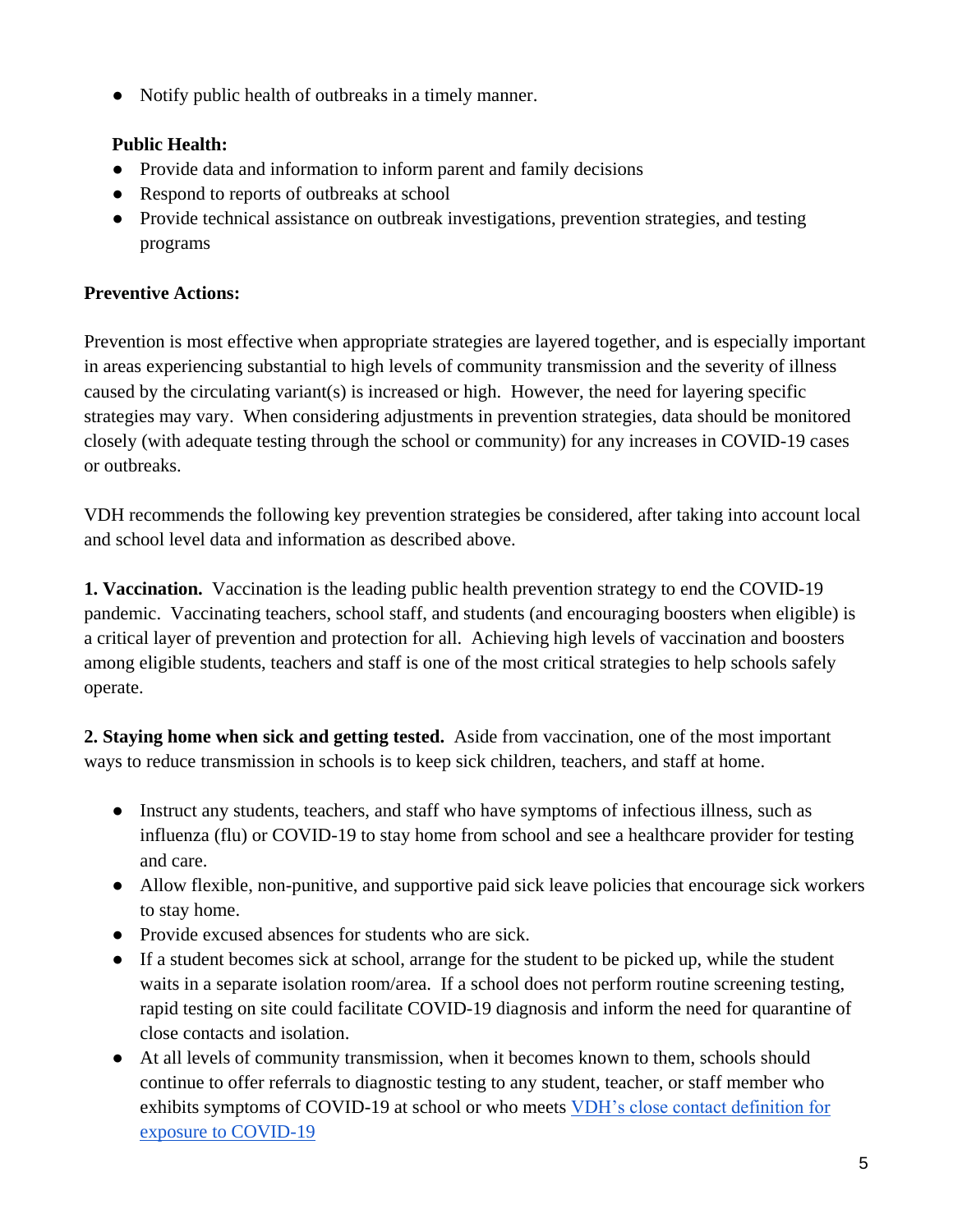**3. Physical distancing.** Similar to masking, physical distancing carries costs and benefits and is not always practicable. Given the relatively low risk of severe illness to children from COVID-19, schools should take reasonable measures to ensure physical distancing where possible.

During times of substantial or high transmission of variant(s) that cause serious illness, VDH may recommend additional measures to optimize distancing such as:

- Cohorting
- Close or stagger the use of communal spaces.
- Limit assemblies and other school gatherings.
- Limit non-essential interactions among teachers and staff during meetings, lunches, or other situations that can lead to adult-to-adult transmission.

There is no medical reason for a vaccinated and/or masked teacher to treat an otherwise healthy unmasked student any differently than a healthy masked student.

# **4. Prioritize disease investigations and/or notifications of disease to school community**

Identifying cases and notifying close contacts remains an important shared function between schools and public health.

- Monitor reports of cases of COVID-19 in the school community in partnership with public health
- Support and implement testing programs (This is important to maintain so that new variants that emerge that could cause more severe illness can be detected and asymptomatic disease transmission can be reduced)
- Notify families and staff of known cases and potential risk of exposure, while ensuring confidentiality of known cases
- Report suspected [outbreaks](https://www.vdh.virginia.gov/coronavirus/see-the-numbers/covid-19-in-virginia/covid-19-in-virginia-outbreaks/) to public health and situations where the school has identified multiple cases comprising at least 10% of students, teachers, or staff within a specified core group. Public health epidemiologists can assist with determining if there is an outbreak and/or if there is in-school transmission.
- In partnership with public health, and based on review of school cases, outbreaks and trends, implement contact tracing as needed to reduce sustained transmission in the school setting.
- Schools have the authority to make decisions regarding when to exclude children from school due to COVID-19, as they do for many other illnesses.

The [definition of close contact i](https://www.vdh.virginia.gov/coronavirus/local-exposure/#close-contact)ncludes an exception for K-12 settings for the purposes of case investigation and contact tracing. In general, VDH uses proximity of within 6 feet for a total of 15 minutes or more within 24 hours to determine the need for quarantining persons who have had close contact exposure to someone with suspected or confirmed COVID-19. In K-12 settings, a student who is within 3 to 6 feet of an infected student is not considered a close contact as long as both students wore well-fitting masks the entire time. This exception may also be applied to school buses when the following criteria are met: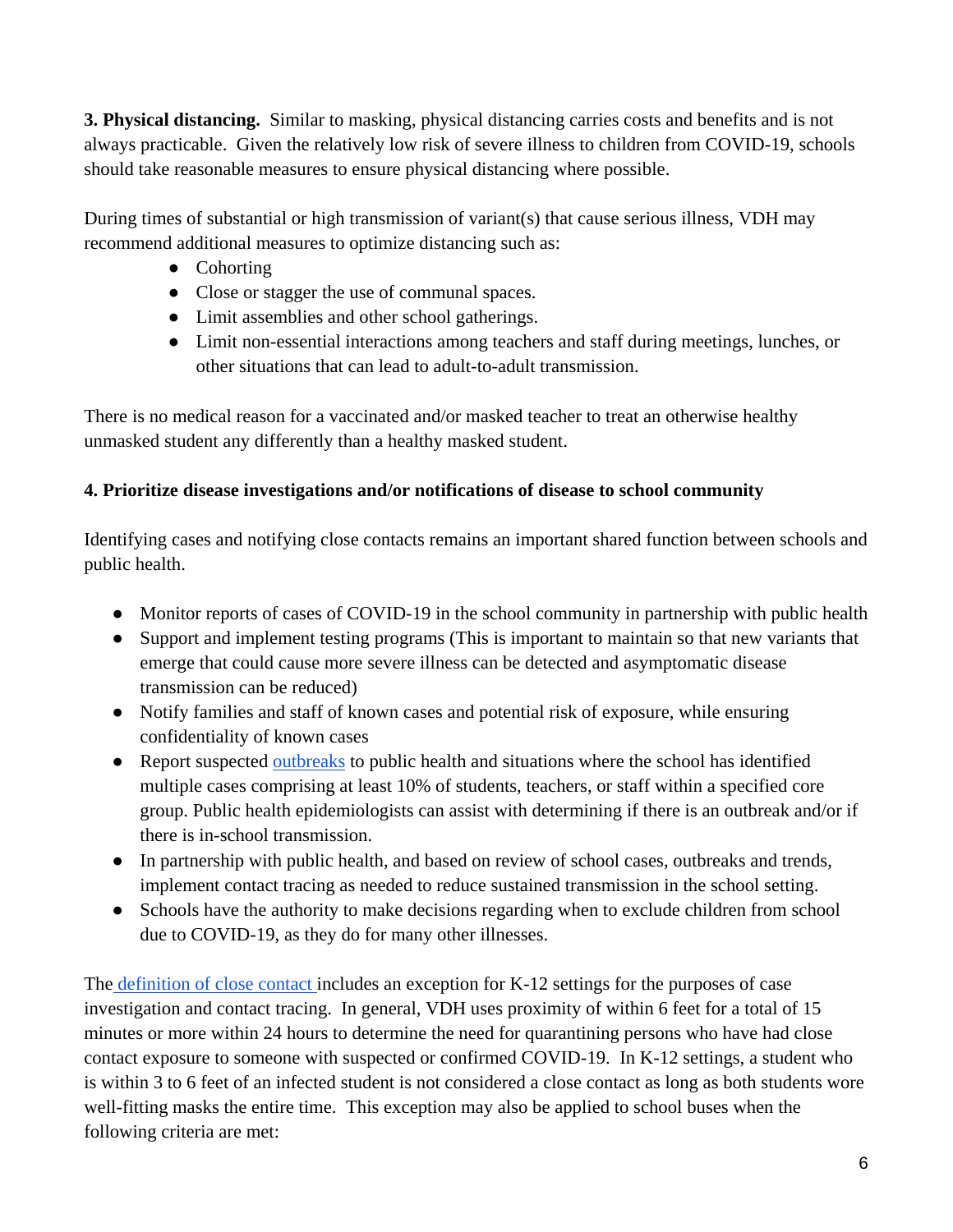- Seating charts are documented and
- Assurance that masks are worn and students remain in assigned seats, either via video monitoring if available, or attestation from the bus driver or monitor

Students who were less than 3 feet apart for a total of 15 minutes or more are considered close contacts, even if both students wore masks. The K-12 exception does not apply to teachers, staff, or other adults. It also does not apply to Pre-K students. Having direct exposure to respiratory secretions of someone with COVID-19 (e.g., being coughed or sneezed on) is also considered close contact in any setting.

The infographic below can help guide parental decision related to sick children or children who have been exposed to COVID-19.



\*More detailed recommendations for people who have been exposed are available at VDH's [What do if](https://www.vdh.virginia.gov/coronavirus/protect-yourself/exposure/)  [you were potentially exposed to coronavirus disease \(COVID-19\).](https://www.vdh.virginia.gov/coronavirus/protect-yourself/exposure/) Persons who are up to date with COVID-19 vaccines\* do NOT need to quarantine. For others, CDC and VDH recommend people stay home (quarantine) for at least 5 days, get tested on or soon after day 5 if possible. A person can end quarantine after day 5 if they have no symptoms and can wear a mask when around others through day 10 after their last contact with someone with COVID-19. VDH recommends a 10-day isolation or quarantine period for students who are not willing to wear a mask in school on days 6-10 after quarantine or isolation.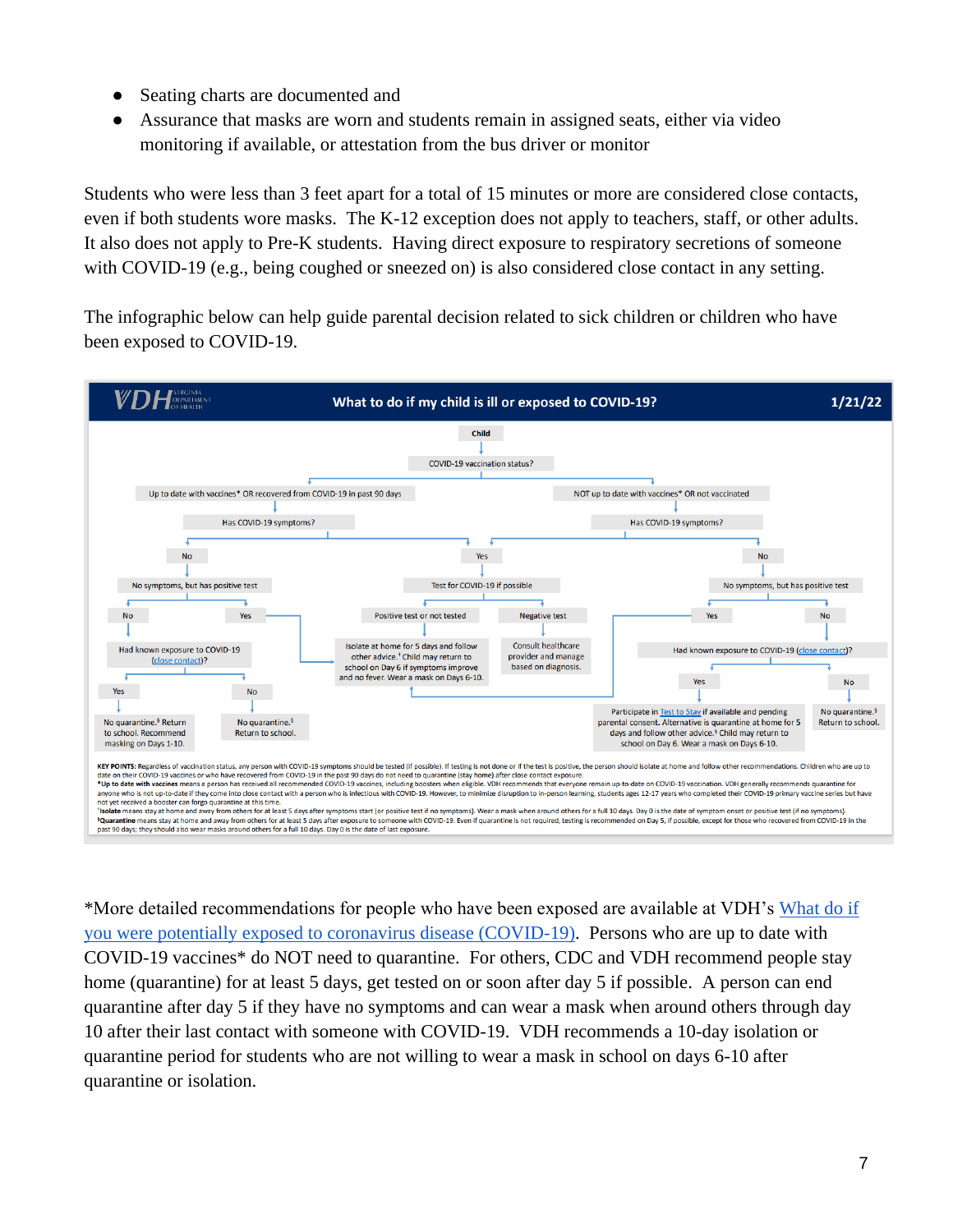\*To allow time for students to catch up with the [quarantine recommendations that were recently updated](https://www.vdh.virginia.gov/content/uploads/sites/182/2020/04/Home-IsolationQuarantine-Release-Graphic_FINAL.pdf)  [in early January, a](https://www.vdh.virginia.gov/content/uploads/sites/182/2020/04/Home-IsolationQuarantine-Release-Graphic_FINAL.pdf)nd to minimize disruption to in-person learning, students ages 12-17 years who completed their [primary vaccine series](https://www.cdc.gov/vaccines/covid-19/clinical-considerations/covid-19-vaccines-us.html?CDC_AA_refVal=https%3A%2F%2Fwww.cdc.gov%2Fvaccines%2Fcovid-19%2Finfo-by-product%2Fclinical-considerations.html#children) but have not yet received all [eligible boosters](https://www.cdc.gov/coronavirus/2019-ncov/vaccines/stay-up-to-date.html) can forgo quarantine at this point in time. These students should continue to monitor symptoms and take other precautions such as masking for the 10 days following known exposure. These students are encouraged to attend school, but if possible, these students should avoid higher risk school activities (e.g. high contact sports where distancing is not feasible) during the 10 days following exposure. Schools may also consider [Test to Stay a](https://www.vdh.virginia.gov/coronavirus/protect-yourself/covid-19-testing/k-12-testing/test-to-stay/)s an alternative to traditional quarantine.

**5. Screening Testing and Test to Stay.** [Screening testing](https://www.vdh.virginia.gov/coronavirus/protect-yourself/covid-19-testing/k-12-testing/) can help promptly identify and isolate cases, quarantine those who may have been exposed to COVID-19 and are not fully vaccinated, and identify clusters. This can help reduce the risk to students, teachers and staff, and controlling outbreaks before they expand can help limit any disruption to in-person education.

Screening testing can also be used to help evaluate and adjust prevention strategies and provide added protection for schools that are not able to provide optimal physical distance between students. If utilized, screening testing should, at a minimum, be offered to students who have not been fully vaccinated when community transmission is at moderate, substantial, or high levels (Table 1); at any level of community transmission, screening testing should, at a minimum, be offered to all teachers and staff who have not been fully vaccinated.

If screening testing is not feasible, schools can adopt a referral-based diagnostic testing approach or utilize VDH supplied antigen test kits for at-home testing as resources allow. VDH has a [testing site](https://www.vdh.virginia.gov/coronavirus/covid-19-testing-sites/) [locator](https://www.vdh.virginia.gov/coronavirus/covid-19-testing-sites/) which may be helpful for schools to use for testing referrals. Schools may also consider implementing [Test to Stay](https://www.vdh.virginia.gov/coronavirus/protect-yourself/covid-19-testing/k-12-testing/test-to-stay/) programs which offer an alternative to traditional quarantine for those who are recommended to do so. Considering the degree to which the currently circulating variant(s) may cause serious illness may influence decision making about scale and frequency of testing programs.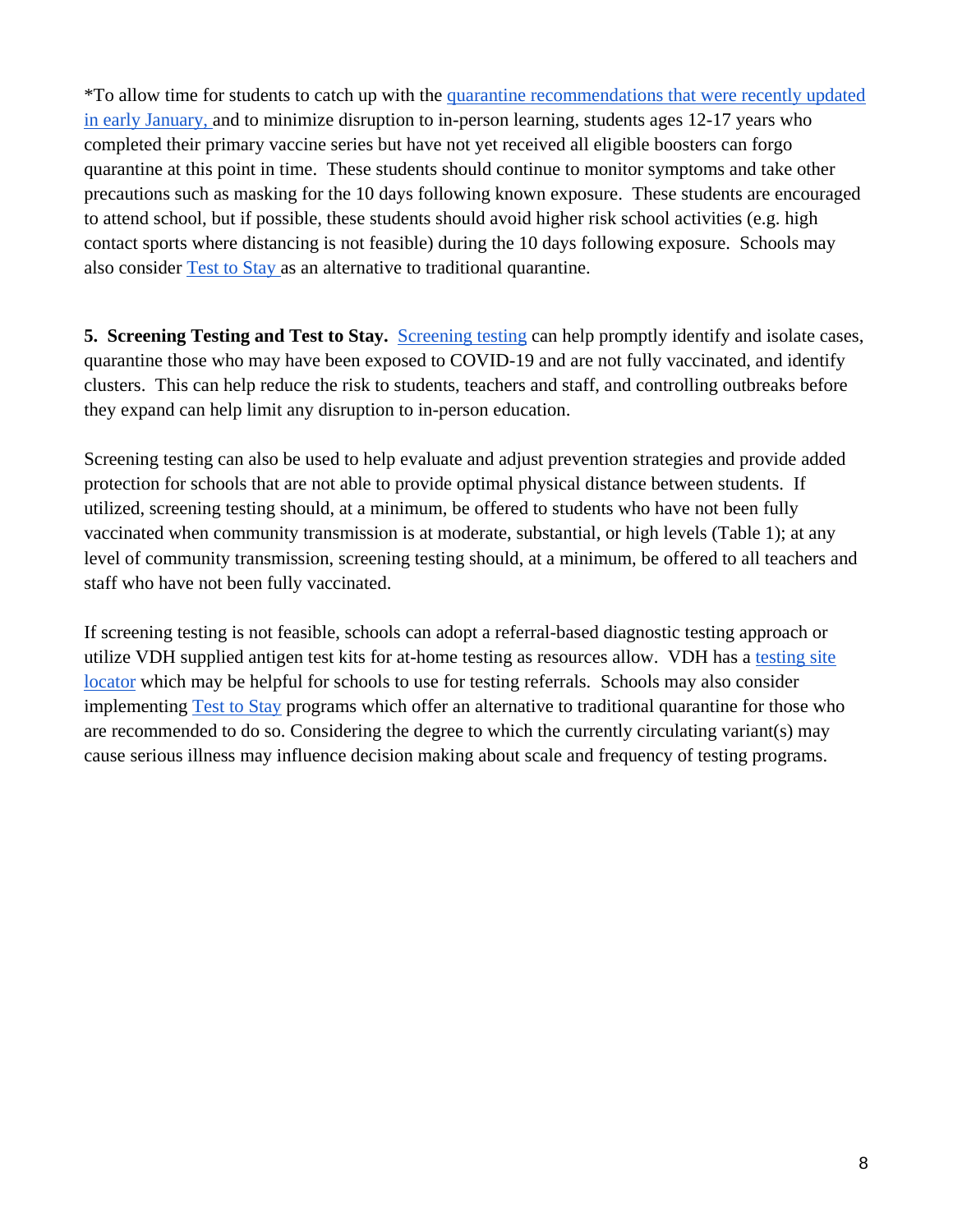# Table 1. Screening Testing Recommendations for K-12 Schools by Level of **Community Transmission**

|                                         | Low<br>Transmission <sup>1</sup><br>Blue                                                                     | Moderate<br><b>Transmission</b><br>Yellow                                                                                                                                                | Substantial<br><b>Transmission</b><br>Orange                                                                                                                       | <b>High</b><br><b>Transmission</b><br><b>Red</b>                                                                                                                            |  |  |
|-----------------------------------------|--------------------------------------------------------------------------------------------------------------|------------------------------------------------------------------------------------------------------------------------------------------------------------------------------------------|--------------------------------------------------------------------------------------------------------------------------------------------------------------------|-----------------------------------------------------------------------------------------------------------------------------------------------------------------------------|--|--|
| <b>Students</b>                         | Do not need to<br>screen students.                                                                           |                                                                                                                                                                                          | Offer screening testing for students who are not fully vaccinated at<br>least once per week.                                                                       |                                                                                                                                                                             |  |  |
| <b>Teachers and staff</b>               | Offer screening testing for teachers and staff who are not fully vaccinated at least once per<br>week.       |                                                                                                                                                                                          |                                                                                                                                                                    |                                                                                                                                                                             |  |  |
| High risk sports and<br>activities      |                                                                                                              | Recommend screening testing for high-risk<br>sports <sup>2</sup> and extracurricular activities <sup>3</sup> at least<br>once per week for participants who are not<br>fully vaccinated. | Recommend<br>screening testing for<br>high-risk sports and<br>extracurricular<br>activities twice per<br>week for participants<br>who are not fully<br>vaccinated. | Cancel or hold high-<br>risk sports and<br>extracurricular<br>activities virtually to<br>protect in-person<br>learning, unless all<br>participants are fully<br>vaccinated. |  |  |
| Low- and<br>intermediate-risk<br>sports | Do not need to<br>screen students<br>participating in low-<br>and intermediate-<br>risk sports. <sup>2</sup> |                                                                                                                                                                                          | Recommend screening testing for low- and intermediate-risk sports at<br>least once per week for participants who are not fully vaccinated.                         |                                                                                                                                                                             |  |  |

1. [Levels of community transmission](https://covid.cdc.gov/covid-data-tracker/#county-view) defined as total new cases per 100,000 persons in the past 7 days (low, 0-9; moderate 10-49; substantial, 50-99, high,  $\geq$ 100) and percentage of positive tests in the past 7 days (low, <5%; moderate, 5-7.9%; substantial, 8-9.9%; high,  $\geq 10\%$ .)

2. The NCAA has developed a risk stratification for sports. See

[https://ncaaorg.s3.amazonaws.com/ssi/COVID/SSI\\_ResocializationDevelopingStandardsSecondEdition.pdf](https://ncaaorg.s3.amazonaws.com/ssi/COVID/SSI_ResocializationDevelopingStandardsSecondEdition.pdf)

Examples of low-risk sports are diving and golf; intermediate-risk sport examples are baseball and cross country; high-risk sport examples are football and wrestling.

3. High-risk extracurricular activities are those in which increased exhalation occurs, such as activities that involve singing, shouting, band, or exercise, especially when conducted indoors.

**6. Ventilation.** Ventilation systems clean and disperse air, decreasing the likelihood that students will inhale particles suspended in the air that are contaminated with the virus that causes COVID-19.

- Per [Executive Order Two,](https://www.governor.virginia.gov/media/governorvirginiagov/governor-of-virginia/pdf/74---eo/74---eo/EO-2---School-Mask-Mandate-Executive-Order-Exception.pdf) schools should marshal available resources to improve inspection, testing, maintenance, repair, replacement and upgrades of equipment to improve the indoor air quality in school facilities, including mechanical and nonmechanical heating, ventilation, and air conditioning systems, filtering, purification, fans, control systems and window and door repair.
- In consultation with an HVAC expert, ensure the school building's HVAC system is operating properly. The damper should be adjusted to increase the amount of exterior air that is brought in,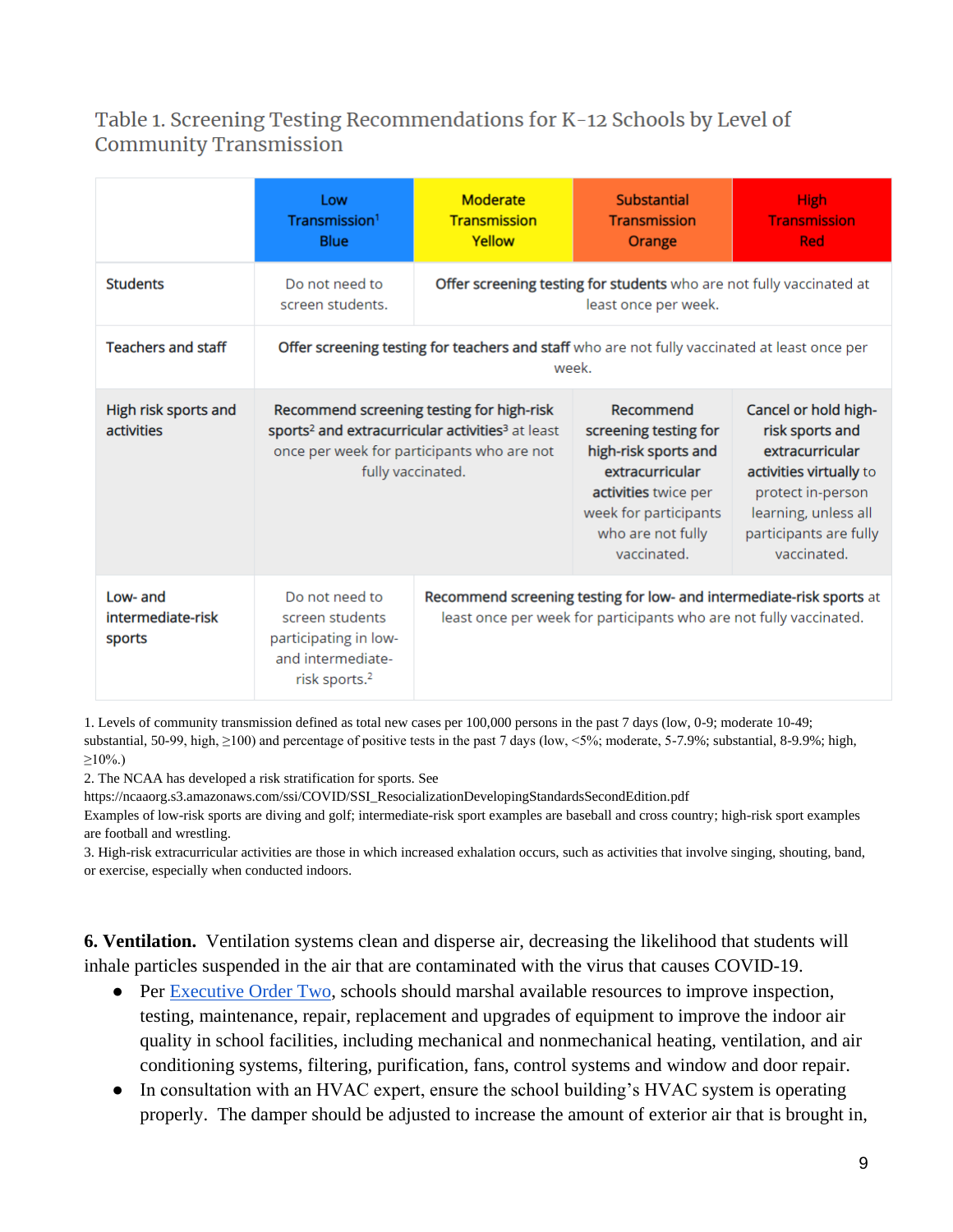and filters should be improved to better remove respiratory particles from the air. Exhaust fans should be run to further improve air exchange. Consider additional ways to improve ventilation, such as opening doors and windows, using window fans to direct air out of windows, or using portable room air cleaners using a HEPA filter. If doors and windows are opened, eliminate any safety hazards (e.g., do not open windows if a child could fall out).

- Reduce the risk of exposure of children and school bus drivers to the virus that causes COVID-19 by opening bus windows when possible. Consider upgrading school bus filters to a higher efficiency filter. While MERV-4 is typically used in buses, MERV-8 and even MERV-13 are available. Make sure that the filters chosen are compatible with your bus's ventilation system.
- Refer to CDC's information on [Ventilation in Schools and Child Care Programs](https://www.cdc.gov/coronavirus/2019-ncov/community/schools-childcare/ventilation.html)**.**

## **7. Implement Hand Hygiene and Respiratory Etiquette**

- Teach [correct handwashing](https://www.cdc.gov/handwashing/when-how-handwashing.html) to students and staff (wash with soap and water for at least twenty seconds).
- Ensure frequent access to handwashing facilities, or hand sanitizer that contains at least 60% alcohol.

#### **8. Clean and maintain healthy facilities**

- Perform regular cleaning of frequently-touched surfaces.
- SARS-CoV-2, the virus that causes COVID-19, can be reduced and killed from surfaces, objects, and hands if the right products are used correctly.
- The Environmental Protection Agency (EPA) has compiled a [list of disinfectant products](https://cfpub.epa.gov/wizards/disinfectants/) that can be used against the virus that causes COVID-19, including ready-to-use sprays, concentrates, and wipes.
- If there has been a sick person or someone who tested positive for COVID-19 in the school within the last 24 hours, you should clean AND disinfect the space.

#### **9. Masks as prevention.**

There are benefits and costs to mask wearing in the school environment. The benefits may include reduced transmission of the virus, but with limitations. Masks made of plain cloth, masks that are soiled or poorly fitting, and masks that are not worn properly provide reduced or no benefit; mask-wearing may cause discomfort, skin irritation, anxiety, and otherwise impact a child's emotional state; children may have difficulty communicating, perceiving emotion, or making social connections when wearing masks. The CDC presently recommends the use of N95 or KN95 masks to reduce COVID transmission, but such masks are very tight and uncomfortable, and may be poorly tolerated by children.

During the Omicron outbreak, regions with restrictive masking policies and practices have shown similar rates of transmission as regions with less restrictive mask policies. There is presently a lack of consensus among health experts regarding the costs and benefits of mask-wearing for children in school. Parents should consult with their medical providers if they have questions about whether or not their child should mask and for how long; this is especially true if a child is at increased risk of severe illness from COVID-19, or lives with individuals at higher risk for severe illness.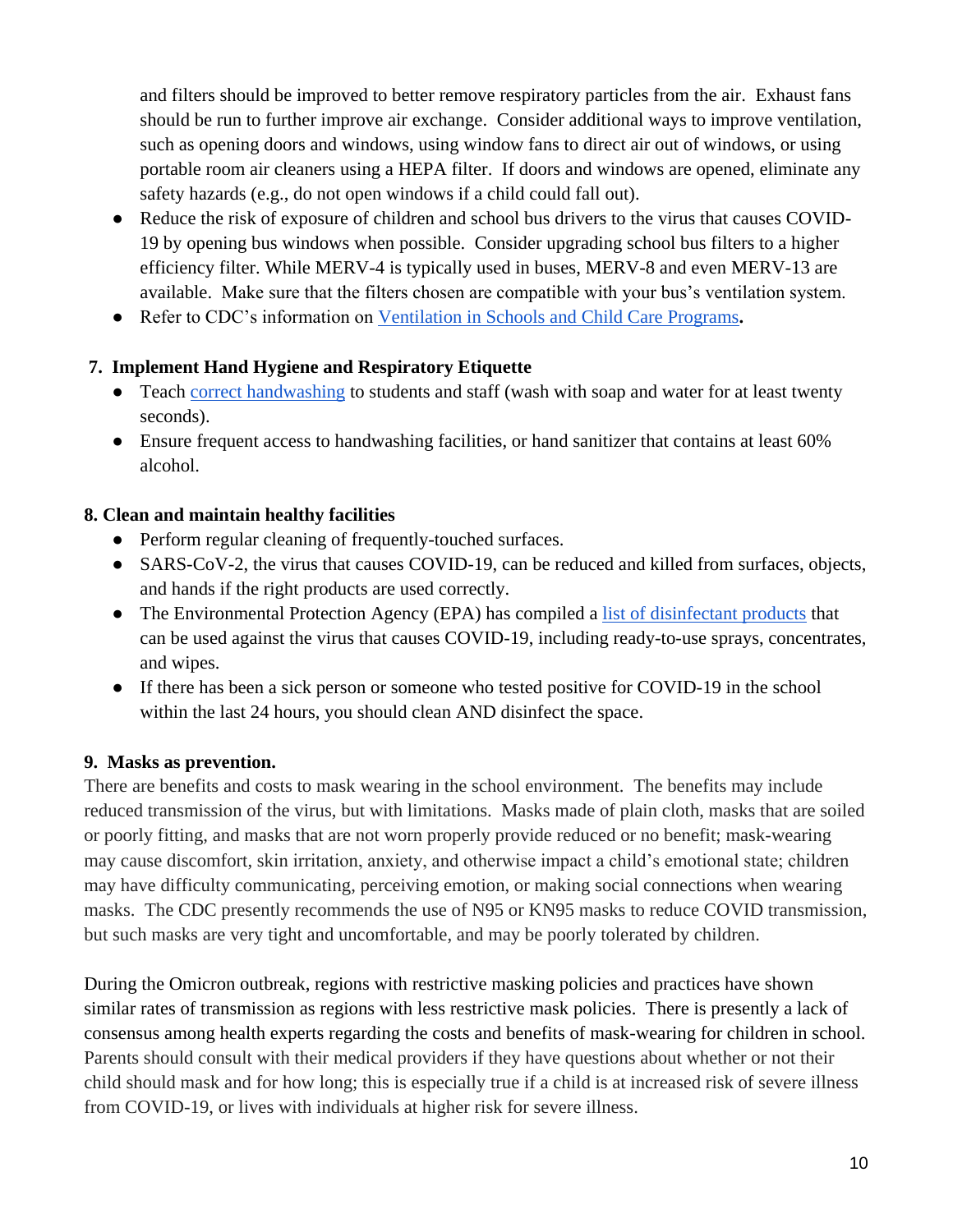In situations where a child is returning from isolation due to COVID, or was subject to a close contact exposure, the benefit of temporary masking is likely to outweigh the risks. The section on disease investigation and notifications about exposures provides more information on how the decision to wear a mask impacts the length of time a student must isolate or quarantine after illness or exposure.

# References:

American Academy of Pediatrics: COVID-19 Guidance for Safe Schools. July 18, 2021. [https://services.aap.org/en/pages/2019-novel-coronavirus-covid-19-infections/clinical-guidance/covid-](https://services.aap.org/en/pages/2019-novel-coronavirus-covid-19-infections/clinical-guidance/covid-19-planning-considerations-return-to-in-person-education-in-schools/)[19-planning-considerations-return-to-in-person-education-in-schools/](https://services.aap.org/en/pages/2019-novel-coronavirus-covid-19-infections/clinical-guidance/covid-19-planning-considerations-return-to-in-person-education-in-schools/)

Ammann, Priska, et al. "Perceptions towards mask use in school children during the SARS-CoV-2 pandemic: the Ciao Corona Study." medRxiv (2021). <https://www.medrxiv.org/content/10.1101/2021.09.04.21262907v1>

Smith, Jenna, Airianna Culler, and Kelsey Scanlon. "Impacts of Blood Gas Concentration, Heart Rate, Emotional State, And Memory in School‐Age Children with And without The Use of Facial Coverings in School during The COVID‐19 Pandemic." The FASEB Journal 35.

Riediker, Michael, et al. "Higher viral load and infectivity increase risk of aerosol transmission for Delta and Omicron variants of SARS-CoV-2." Swiss Medical Weekly 1 (2022). <https://smw.ch/article/doi/smw.2022.w30133>

CDC Guidance for COVID-19 Prevention in K-12 Schools [https://www.cdc.gov/coronavirus/2019](https://www.cdc.gov/coronavirus/2019-ncov/community/schools-childcare/k-12-guidance.html) [ncov/community/schools-childcare/k-12-guidance.html](https://www.cdc.gov/coronavirus/2019-ncov/community/schools-childcare/k-12-guidance.html)

Transmission of SARS CoV-2 in Schools: CDC Science Brief: [https:// www.cdc.gov/coronavirus/2019](http://www.cdc.gov/coronavirus/2019-ncov/more/science-and-research/transmission_k_12_schools.html) [ncov/more/science-and-research/transmission\\_k\\_12\\_schools.html](http://www.cdc.gov/coronavirus/2019-ncov/more/science-and-research/transmission_k_12_schools.html) 

ED COVID-19 Handbook Volume 1: Strategies for Safely Reopening Elementary and Secondary Schools [https://www2.ed.gov/documents/ coronavirus/reopening.pdf](https://www2.ed.gov/documents/) 

Falk A, Benda A, Falk P, Steffen S, Wallace Z, Høeg TB. COVID-19 Cases and Transmission in 17 K– 12 Schools — Wood County, Wisconsin, August 31–November 29, 2020.MMWR Morb Mortal Wkly Rep 2021;70:136–140.<https://www.cdc.gov/mmwr/volumes/70/wr/> mm7004e3.htm?s\_cid=mm7004e3\_w

CDC Implementation of Mitigation Strategies for Communities with Local COVID-19 Transmission: <https://www.cdc.gov/coronavirus/2019-ncov/community/community-mitigation.html>

CDC Operating Schools during COVID-19: CDC's Considerations [https://www.cdc.gov/coronavirus/2019-ncov/community/schools-childcare/ schools.html](https://www.cdc.gov/coronavirus/2019-ncov/community/schools-childcare/)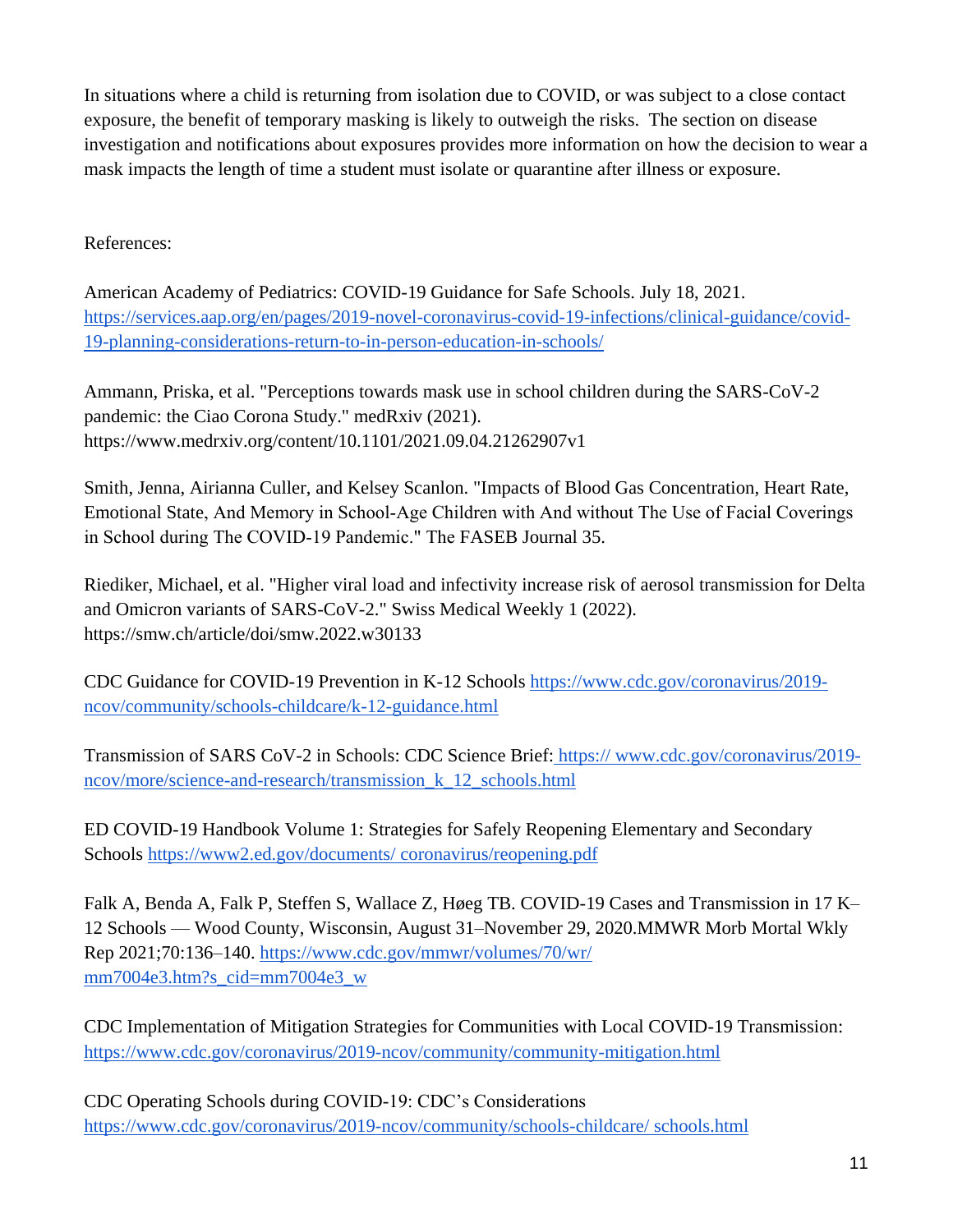CDC Indicators for Dynamic School Decision-Making: [https://www.cdc.gov/coronavirus/2019](https://www.cdc./) [ncov/community/schools-childcare/indicators.html](https://www.cdc./)

CDC Considerations for Monitoring and Evaluation of Mitigation Strategies Implemented in K-12 Schools:<https://www.cdc.gov/coronavirus/2019-ncov/php/monitoring-evaluation-k-12.html>

CDC Science Brief: Community Use of Masks to Prevent the Spread of SARS-CoV-2: https://www.cdc.gov/coronavirus/2019-ncov/science/science-briefs/masking-science-sars-cov2.html

Donohue JM, Miller E. COVID-19 and School Closures. JAMA. 2020;324(9):845-847. doi:10.1001/jama.2020.13092

Russell FM, Ryan K, Snow K, Danchin M, Mulholland K, Goldfeld S. COVID-19 in Victorian Schools: An analysis of child-care and school outbreak data and evidence-based recommendations for opening schools and keeping them open. Report from Murdoch Children's Research Institute and the University of Melbourne. 2020; Published 2020 September 25.

CDC COVID-19 Response Team. Coronavirus Disease 2019 in Children — United States, February 12– April 2, 2020. MMWR Morb Mortal Wkly Rep. 2020;69(14):422-426. Published 2020 April 10. doi:10.15585/mmwr.mm6914e4

Dawson P, Worrell MC, Malone S, et al. Pilot Investigation of SARSCoV-2 Secondary Transmission in Kindergarten Through Grade 12 Schools Implementing Mitigation Strategies — St. Louis County and City of Springfield, Missouri, December 2020. MMWR Morb Mortal Wkly Rep. ePub: 19 March 2021. DOI: http://dx.doi.org/10.15585/mmwr. mm7012e4

Davies NG, Klepac P, Liu Y, et al. Age-dependent effects in the transmission and control of COVID-19 epidemics. Nat Med. 2020;26(8):1205-1211. doi:10.1038/s41591-020-0962-9

Dong Y, Mo X, Hu Y, et al. Epidemiology of COVID-19 Among Children in China. Pediatrics. 2020;145(6):e20200702. doi:10.1542/peds.2020- 0702

Laws RL, Chancey RJ, Rabold EM, et al. Symptoms and Transmission of SARS-CoV-2 Among Children — Utah and Wisconsin, March–May 2020. Pediatrics. 2021;147(1):e2020027268. doi:10.1542/peds.2020- 027268

Lee B, Raszka WV. COVID-19 in Children: Looking Forward, Not Back. Pediatrics. 2021;147(1):e2020029736. doi:10.1542/peds.2020-029736

Lu X, Zhang L, Du H, et al. SARS-CoV-2 Infection in Children. N Engl J Med. 2020;382(17):1663- 1665. doi:10.1056/NEJMc2005073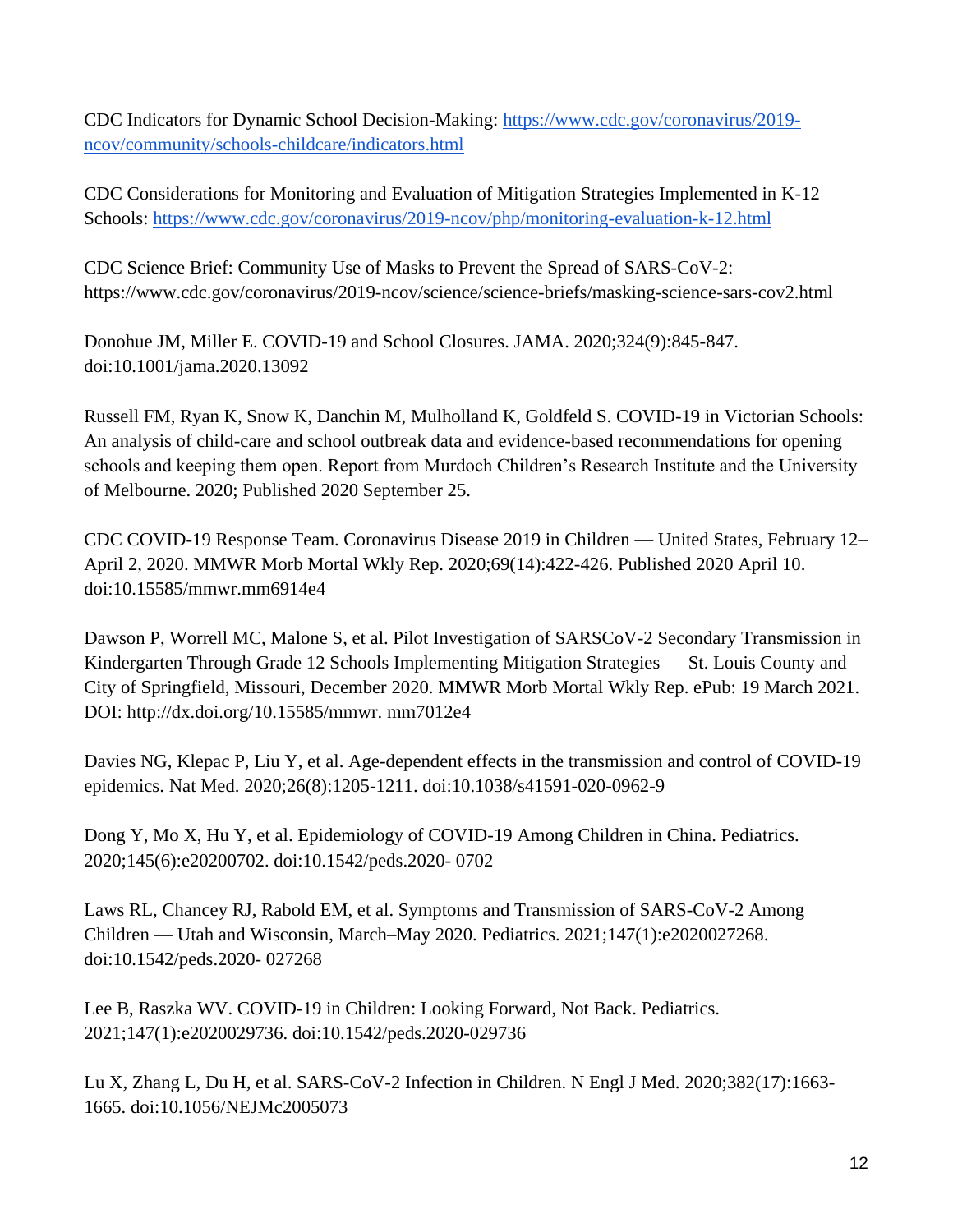Zimmermann P, Curtis N. Why is COVID-19 less severe in children? A review of the proposed mechanisms underlying the age-related difference in severity of SARS-CoV-2 infections. Arch Dis Child. 2020;archdischild-2020-320338. Published online ahead of print 2020 December 1. doi:10.1136/archdischild-2020-320338

Götzinger F, Santiago-García B, Noguera-Julián A, et al. COVID-19 in children and adolescents in Europe: a multinational, multicentre cohort study. Lancet Child Adolesc Health. 2020;4(9):653-661. doi:10.1016/ S2352-4642(20)30177-2

Interim Guidance: Operational Strategy and Phased Prevention for Virginia PreK-12 Schools May 17, 2021 19

Leeb RT, Price S, Sliwa S, et al. COVID-19 Trends Among SchoolAged Children — United States, March 1–September 19, 2020. MMWR Morb Mortal Wkly Rep. 2020;69(39):1410-1415. Published 2020 Oct 2. doi:10.15585/mmwr.mm6939e2

Leidman E, Duca LM, Omura JD, Proia K, Stephens JW, Sauber-Schatz EK. COVID-19 Trends Among Persons Aged 0–24 Years — United States, March 1–December 12, 2020. MMWR Morb Mortal Wkly Rep. 2021;70(3):88-94. Published 2021 January 22. doi:10.15585/ mmwr.mm7003e1

Gudbjartsson DF, Helgason A, Jonsson H, et al. Spread of SARSCoV-2 in the Icelandic Population. N Engl J Med. 2020;382(24):2302- 2315. doi:10.1056/NEJMoa2006100

Honein MA, Barrios LC, Brooks JT. Data and Policy to Guide Opening Schools Safely to Limit the Spread of SARS-CoV-2 Infection. JAMA. 2021;10.1001/jama.2021.0374. Published online ahead of print 2021 January 26. doi:10.1001/jama.2021.0374

Honein MA, Christie A, Rose DA, et al. Summary of Guidance for Public Health Strategies to Address High Levels of Community Transmission of SARS-CoV-2 and Related Deaths, December 2020. MMWR Morb Mortal Wkly Rep. 2020;69(49):1860-1867. Published 2020 Dec 11. doi:10.15585/mmwr.mm6949e2

Gold JA, Gettings JR, Kimball A, et al. Clusters of SARS-CoV-2 Infection Among Elementary School Educators and Students in One School District — Georgia, December 2020–January 2021. MMWR Morb Mortal Wkly Rep. ePub: 22 February 2021. DOI: http://dx.doi. org/10.15585/mmwr.mm7008e4

Resolve to Save Lives Fact Sheet (Draft): When and How to Close due to COVID-19 Spread: [https://preventepidemics.org/wp-content/uploads/2020/04/COV020\\_WhenHowTightenFaucet\\_v3.pdf](https://preventepidemics.org/wp-content/uploads/2020/04/COV020_WhenHowTightenFaucet_v3.pdf)  Prevent Epidemics COVID-19 Playbook <https://preventepidemics.org/> [covid19/resources/playbook/#Response-4-2](https://preventepidemics.org/) 

Children's Hospital of Philadelphia PolicyLab: Evidence and Guidance for In-Person Schooling during the COVID-19 Pandemic.<https://policylab.chop.edu/sites/default/files/pdf/publications/>